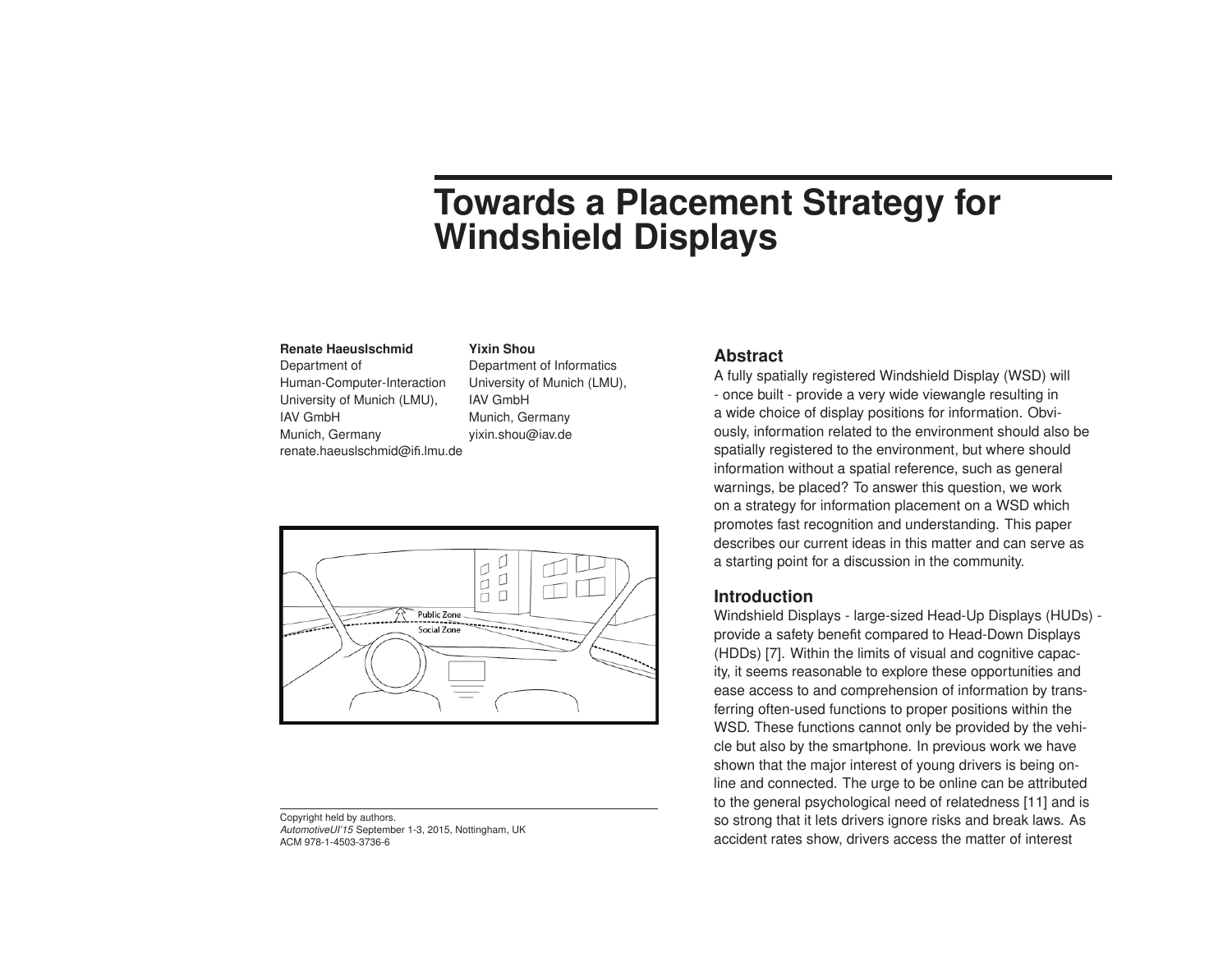#### **Proxemic zones [\[2,](#page-3-1) [8\]](#page-3-2)**

*Intimate: 0 - 45 cm* Smell, feel body temperature, wrestle or make love, excluding the enforced closeness.

*Personal: 45 - 120 cm* Close enough to make physical contact; sense of body heat and the most powerful odors are lost.

*Social: 120 - 360 cm* Different behaviors can be performed easily, but only what can be seen and heard is reliable; recognition of subtle aspects is difficult; the eye is able to focus on an entire face.

*Public: 360 cm to infinity* Conversation is difficult; gestures are used; no subtle nuances from face or tone are recognizable; whole body can be observed at a glance. on the smartphone despite they know better. Consequently, it is crucial to provide safe access to functions in the car. A spatially registered WSD spans a large 3D-space: it extends across the driver's Field of View (FoV) through the windshield. Thereby it provides a lot of space to display information. The established concept of a registered display suggests the placement of information spatially close to related objects in the environment. But where to place information without spatial relation, such as running out of gas, remaining kilometers, SMS, or also ambient information such as time and date, which are due to high access frequency and importance to the driver still hot candidates for placement on the WSD? To approach this problem, we work on a strategy for information placement based on the theory of Proxemics, the three zone model, the information context and priority.

#### *Proxemics Theory*

Edward Hall introduced Proxemics as a theory of the usage of interpersonal distances when we communicate with other people [\[2\]](#page-3-1). Four distances have been defined: Intimate, Personal, Social, and Public Zone (see side column). Proxemics has successfully been applied to interaction based on self-motion in a defined area to control a fixated display (e.g. wall displays [\[4\]](#page-3-3)).

#### *Three-Zone Model*

The three-zone model proposed by Prante et al. [\[9\]](#page-3-4) describes a distance-sensitive display reacting to the user according to the notification, interaction and ambient phases. It provides seamless transition from one phase to another, as each phase has specific requirements for interaction.

#### *Information Context*

The word "context" is used in a wide variety of disciplines and defined considerably different. Amongst various reviewed collections and categorization approaches [\[1,](#page-3-5) [5,](#page-3-6) [10,](#page-3-7)

[12\]](#page-4-1), we identified context categories and elements as most suitable for in-vehicle displays (see table [1\)](#page-1-0):

<span id="page-1-0"></span>

| Category        | Context   | <b>Example Information</b>          |
|-----------------|-----------|-------------------------------------|
| <b>Identity</b> | Vehicle   | Power, security & comfort system    |
|                 | Driver &  | Physiological and mental state      |
|                 | Co-driver |                                     |
| Physical        | Fnviron-  | Driving- and driver-relevant infor- |
|                 | ment      | mation (e.g. traffic & ad signs)    |
|                 | Location  | Absolute (GPS) and relative (other  |
|                 |           | cars) location of the vehicle       |
| Time            | Time      | Precise time, range of time         |

**Table 1:** Context Categories and Elements [\[10,](#page-3-7) [12\]](#page-4-1)

#### *Priority*

In the context of driving, three task levels are defined which already present their priority (see table [2\)](#page-1-1). Further, we allocate priority according to safety-relevance in the following order: alert (e.g. crash), warning (e.g. speed limit), notification & interaction (e.g. SMS), ambient (e.g. clock).

<span id="page-1-1"></span>

| Task      | <b>Example</b>                                    |
|-----------|---------------------------------------------------|
| Primary   | Only controlling the vehicle                      |
| Secondary | Driving-related tasks, e.g. signaling, navigation |
| Tertiary  | Not driving-relevant tasks, e.g. radio, SMS       |

**Table 2:** Three levels of the driving tasks

## **Information Placement Strategy**

*Depth Zones: Proxemics & Information Context* Based on the theory of Proxemics but adapted to the vehicle, we propose four display zones: Private, Vehicular, Social and Public Display Zone (see figure 1). To each zone we assigned one of the previously described contexts. As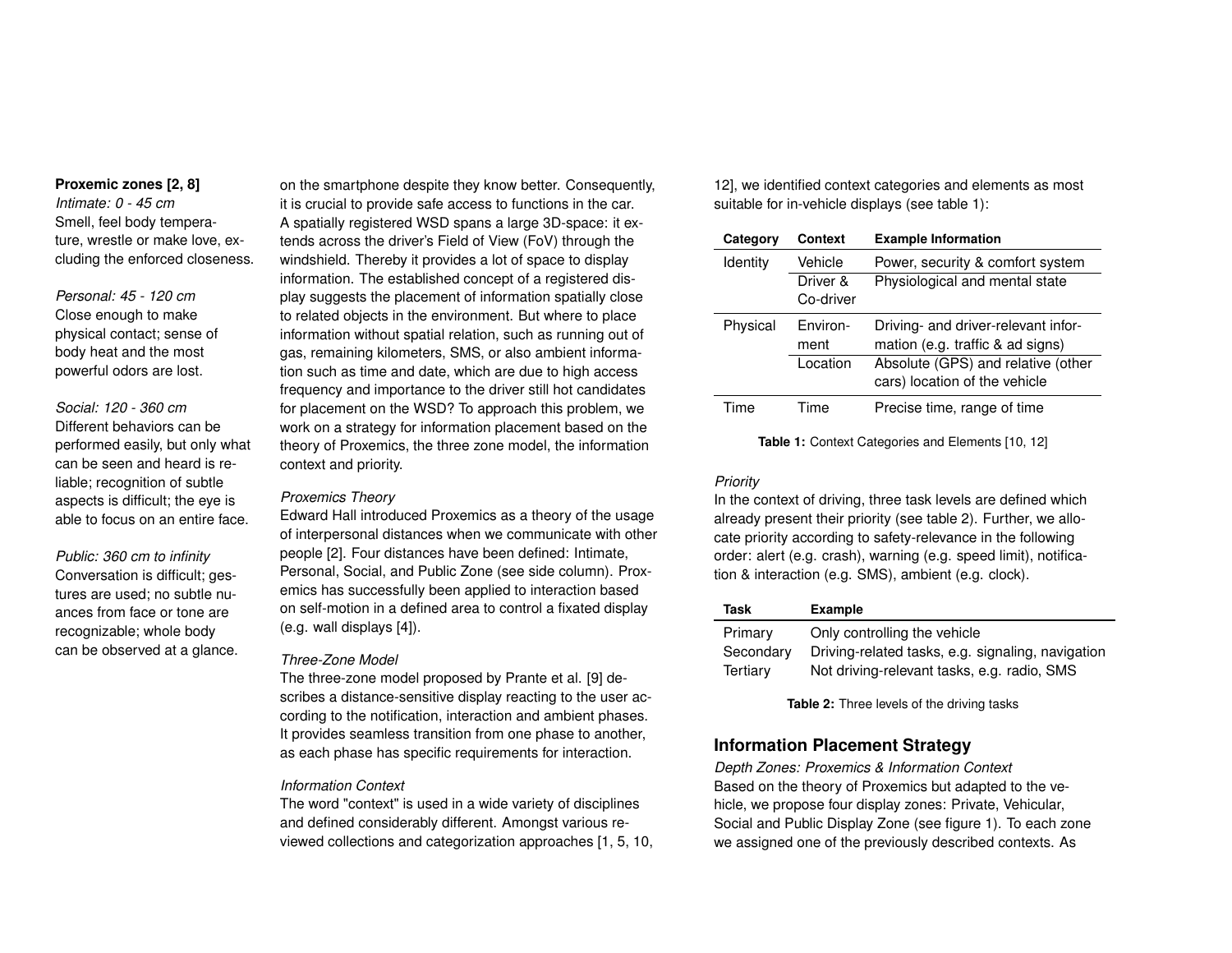diverse functions can have more than one context (e.g. navigation: vehicle, environment, location), contexts may have to be prioritized to derive the most suitable zone.

**Private Display Zone** (70 - 95 cm): According to Hall's distances, there should be an Intimate and a Personal Display Zone. As the average distance between driver and windshield is higher than 45cm (approx. 70cm), these zones are merged to one zone called 'Private Display Zone'; starting at 70cm. This zone contains information about social interaction at a high level of detail; with driver and time context. *Examples:* SMS, Facebook Messages, photos, notes

**Vehicular Display Zone** (95 - 120 cm): Also the vehicle itself is categorized as an 'identity', but as vehicle-related information is not related to the driver as a person, separate zones will promote differentiation and understanding. We therefore propose to define a Vehicular Zone presenting vehicle-related information at a distance which approximately meets the dimensions of the vehicle. This zone contains information with vehicle and time context. *Examples:* gas tank, braking system, turn signal

**Social Display Zone** (120 - 360 cm): This zone is for interaction with other people on a lower level of detail or lower personal relevance. All information of the passenger is located here, as well. This zone contains information with driver, passenger, or time context. *Examples:* Tweets

**Public Display Zone** (360 cm to infinity): Information related to the environment is displayed in a spatially registered manner within this zone. The zone displays information with environment, location, and time context. *Examples:* navigation hints, traffic lights, headway

Within each zone except Public Display Zone, one layer should be defined for all information. Further, we think the layer should be close to the outer border to decrease physical strain and reading times by a low distance between current and target focus point.

*Display Areas: Three Zone Model & Information Priority* Previous studies showed that the WSD can be subdivided into different areas representing the human perceptional capabilities; e.g. [\[6\]](#page-3-8). Results suggest not to place information on the top part of the windshield; above the driver's focus point. In general, we further do not recommend to overlay display areas on different depth levels. Based on the three zone model, we propose four kinds of display areas:

**Notification:** For information which is due to high priority of particular interest and importance (e.g. crash warning, driver state warning), we think notification areas should be very salient and in the central FoV.

**Interaction:** As interaction often requires visual tracking of the system's responses, we propose interaction areas should be placed at locations where fast access and reading times and good road tracking are enabled. Interaction areas only include secondary and tertiary task-related information. As alerts should be placed superimposed to ensure visibility and to induce a direct reaction, it is not very useful to allow interaction with it (e.g. hiding).

**Ambient:** Ambient information is everything, that - at a given moment - is not of particular interest or of low priority. Fast reaction time on new information is not required but access time and glance duration should be low. To be perceived fast, ambient information should be of low level of detail, limited to simple graphics (symbols). Symbols can even be extracted by peripheral vision and recognized without the need of a direct visual focus on this stimulus [\[3\]](#page-3-9).



**Figure 1:** Proxemic zones applied to the context of driving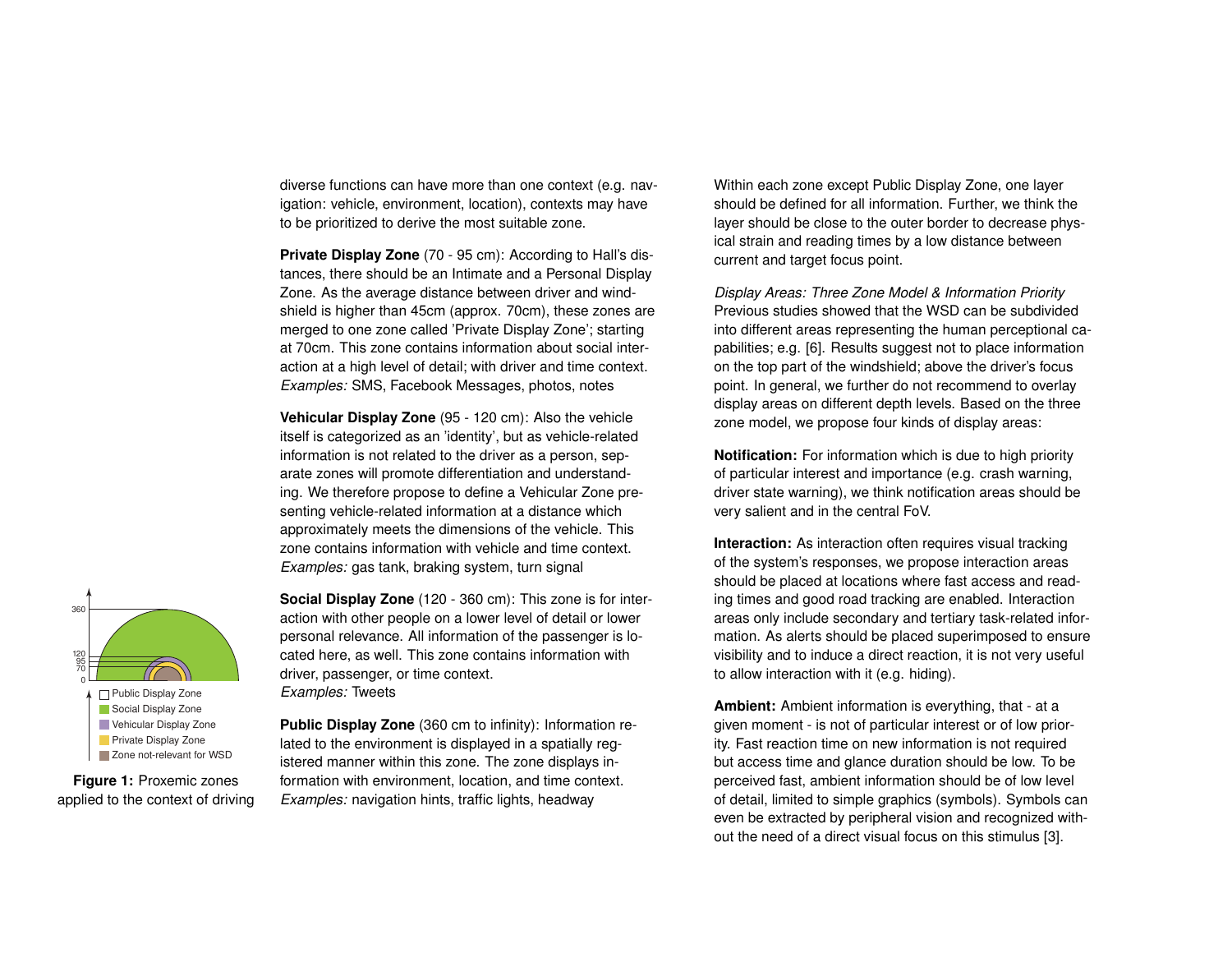#### **Discussion Points**

- Applicability of Proxemic distances to a closed vehicle
- Separation of Private and Social Display Zone
- Perception of peripheral information
- Perception and understanding of information on diverse depth levels and switching around of depth layers and areas
- Road situation, gaze direction, driver's state, experience and habits as further factors
- Other models or theories applicable to this approach

**Reading:** In addition to the areas based on the three zone model, we want to introduce a specific reading area. This area is particularly for tertiary tasks such as E-Mail or SMS reading. Reading is a complex and visually demanding task which requires a lot of glances towards it, when not performed as primary task. As finding the next line in a paragraph with long text layout, also high distances between road and text impede reading performance. Hence, we propose to place this area close to the focus point.

### **Discussion**

In this paper we described a first approach to structured information placement on a spatially registered WSD. As a scientific basis, we considered the Proxemics theory, the three zone model as well as the information context and priority. At the workshop we would like to discuss the described approach with the community. The side column contains a few points to start the discussion.

## **REFERENCES**

- <span id="page-3-5"></span>1. Anind K Dey, Gregory D Abowd, and Daniel Salber. 2001. A conceptual framework and a toolkit for supporting the rapid prototyping of context-aware applications. *Human-computer interaction* 16, 2 (2001), 97–166.
- <span id="page-3-1"></span>2. Edward T Hall, Ray L Birdwhistell, Bernhard Bock, Paul Bohannan, A Richard Diebold Jr, Marshall Durbin, Munro S Edmonson, JL Fischer, Dell Hymes, Solon T Kimball, and others. 1968. Proxemics [and comments and replies]. *Current anthropology* (1968), 83–108.
- <span id="page-3-9"></span>3. MJM Houtmans and AF Sanders. 1984. Perception of signals presented in the periphery of the visual field. *Acta psychologica* 55, 2 (1984), 143–155.
- <span id="page-3-3"></span>4. Mikkel R Jakobsen, Yonas Sahlemariam Haile, Soren Knudsen, and Kasper Hornbæk. 2013. Information

visualization and proxemics: design opportunities and empirical findings. *Visualization and Computer Graphics, IEEE Transactions on* 19, 12 (2013), 2386–2395.

- <span id="page-3-6"></span>5. J Wolfgang Kaltz, Jürgen Ziegler, and Steffen Lohmann. 2005. Context-aware web engineering: modeling and applications. *Revue d'intelligence artificielle* 19, 3 (2005), 439–458.
- <span id="page-3-8"></span>6. Dave Lamble, Matti Laakso, and Heikki Summala. 1999. Detection thresholds in car following situations and peripheral vision: Implications for positioning of visually demanding in-car displays. *Ergonomics* 42, 6 (1999), 807–815.
- <span id="page-3-0"></span>7. Department of Transportation (DOT). 1995. Human Factors Aspects of Using Head Up Displays in Automobiles: A Review of the Literature. In *National Highway Traffic Safety Administration (NHTSA)*. National Highway Traffic Safety Administration.
- <span id="page-3-2"></span>8. Gloria Phillips-Wren. 2010. *Advances in Intelligent Decision Technologies: Proceedings of the Second KES International Symposium IDT 2010*. Vol. 4. Springer Science & Business Media.
- <span id="page-3-4"></span>9. Thorsten Prante, Carsten Röcker, Norbert Streitz, Richard Stenzel, Carsten Magerkurth, Daniel Van Alphen, and Daniela Plewe. 2003. Hello. wall–beyond ambient displays. In *Adjunct Proceedings of Ubicomp*. 277–278.
- <span id="page-3-7"></span>10. Bill Schilit, Norman Adams, and Roy Want. 1994. Context-aware computing applications. In *Mobile Computing Systems and Applications, 1994. WMCSA 1994. First Workshop on*. IEEE, 85–90.